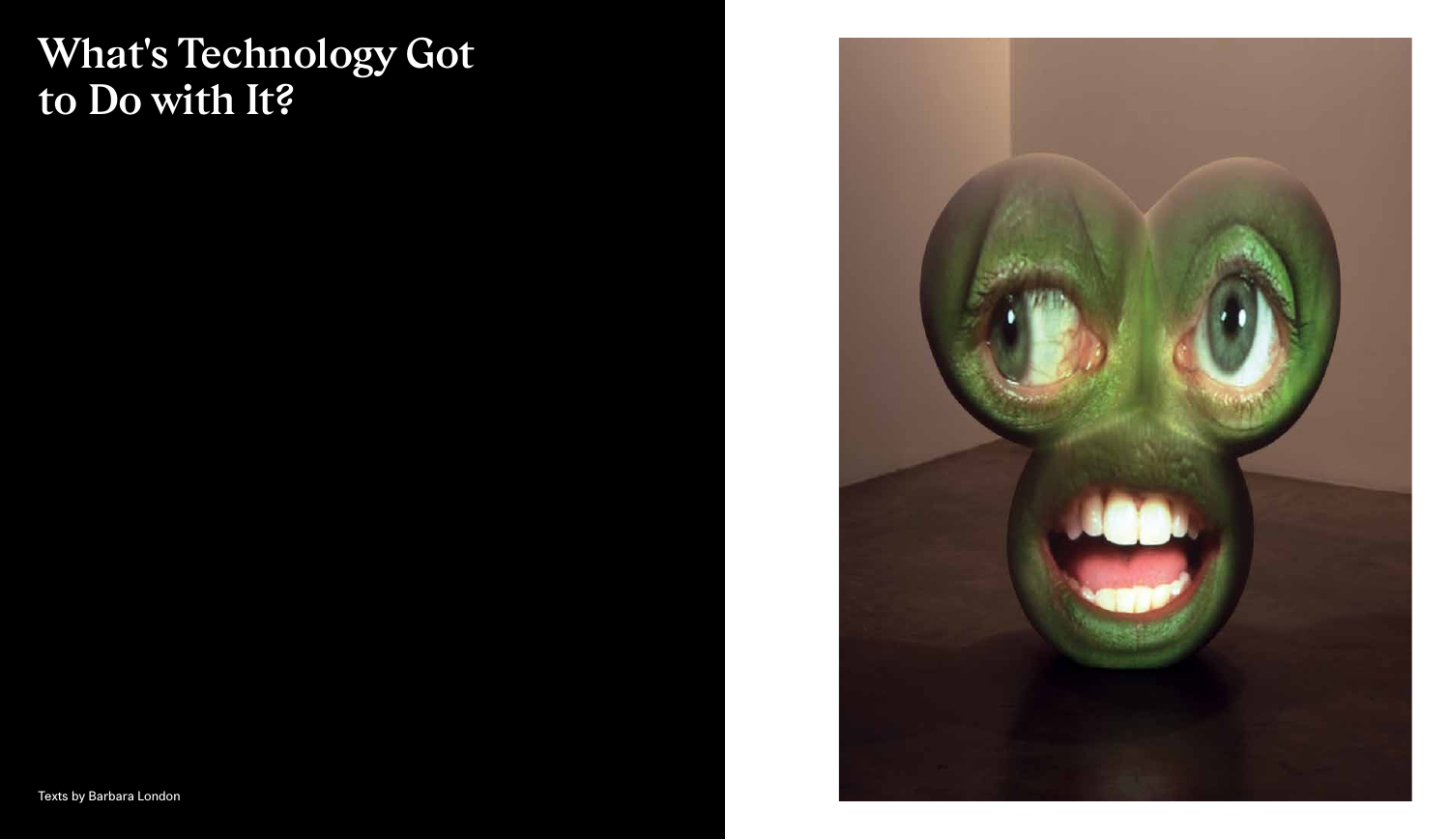A born-and-bred New Yorker and longtime Miami citizen, Martin Z. Margulies values the creative process, as a real estate developer and as an art collec tor. Fascinated by art and artists since the early 1970s, he has often noted, "I formed a collection of my external and internal experiences in my life."

Margulies understands that artists have forever been inspired by newfangled devices. Back in the late 1960s, painters, sculptors, musi cians, dancers, and poets commandeered up-to-the-minute audio-visual tools and collaborated, staking a claim in the wide-open terrain of elec tronic art. Pioneering figures like Andy Warhol, Nam June Paik, and Joan Jonas, using the hefty new portable video camera to examine and fire up the world around them, triggered an experimental movement. Since then, over the last fifty years video and media art have progressed beyond be ing considered defiantly fringe to being regarded as museum-worthy and mainstream. The acceptance of the interdisciplinary field has coincided with the steady market-driven upgrading of consumer technology. Today, user-friendly electronic devices are not only ubiquitous but fundamental to the fabric of everyday life.

The inexorable transformations of media have occurred in tan dem with developments in contemporary art, especially as time-based performance and installation gained widespread acceptance. Meanwhile, art historians wrestling with how to sort out the tangled field and pin down the many influences of media art faced a convoluted endeavor. Defini tions that served as handles seemed to last a nanosecond, as old terms nose-dived and more germane ones emerged. The never-ending cycle of speculative theories is still inexorably seasonal.

For decades, experts have posed the question of what contem porary art is. In a well-known photograph from the 1930s of the facade of the Museum of Modern Art, New York, a small sign beckons from the upper right-hand corner. Installed by founding director Alfred Barr (1902– 1981), it announces the "ART IN OUR TIME" hosted within. As a demand ing mandate for museums and contemporary collectors, the phrase per sists along with the mission of keeping pace with new technologies and developments in art and in conservation. Barr understood that if just ten percent of his acquisition choices were considered "spot on" decades later, he would be deemed prescient. The acquisition of contemporary art will always be a gamble. Discerning curators and trustees at MoMA taught me that the best results grow out of the acumen and fervor of an acquisitive champion, driven by the purview and context of his or her own collection. Such impassioned mavericks are rare.

In 1998 I was heading to Miami for a visit with family when a col league suggested that I meet an unusual person while I was there. She described Martin Margulies as a nonconformist with a keen eye, an in quisitive collector who enthusiastically beat the bushes for new discov eries and marched to the beat of his own drum. I resolved to meet this singular-sounding art aficionado, who lived in an elegant condominium complex that he had developed.

Shortly after I shot off an email to introduce myself, my inbox pinged with an invitation to stop by his home in Key Biscayne. A few days later, when I knocked at the front door, an energetic, witty man welcomed me inside. I found myself in a spacious apartment, beautifully appointed with serious artwork by twentieth-century masters—Joan Miró, Alberto Giacometti,

394. (Previous page)

**Tony Oursler,** *Coo,* 2003, fiberglass sculpture, Sony VPL CS5 projector, DVD, DVD player, video (color, sound),  $43 \times 35 \times$ 20 in., 8:41 min.

and Louise Nevelson, among many others. This go-getter was clearly as tute. As I moved around the central living room to study the great art on view, I had to circumnavigate the mountains of artist's monographs and oversize exhibition catalogues that covered tabletops and some of the floor. During my animated conversation with Margulies, I discovered that he had read each and every book.

I learned that he studies long and hard before he sets out to sleuth, decidedly more in the manner of a gumshoe detective than an art enthusiast. He follows his instincts and step by step unearths clues that lead him to figure out the motivations behind artists and their work. It is his persistent research, coupled with a terrific eye, that gives him a clear head as he decides what to acquire, decisions he makes entirely on his own. Once he has secured a work, he becomes an elated owner who champions his new and often surprising discoveries.

That afternoon as I toured Margulies's apartment, I noticed a tiny, humble-looking Donald Judd sculpture installed on the master-bedroom wall. I asked Margulies how on earth he had found this little wooden trea sure. In the early 1960s, Judd had collaborated with his carpenter father to craft the small, geometric maquette, which was the prototype for just about everything the artist made thereafter. Margulies explained that years ago he had acquired the piece from Jennifer Licht, an old friend and mentor of mine. This was a serendipitous surprise.

At the time of my first visit, Margulies's most recent acquisitions were nearly all photographs, both contemporary and historical. He took delight in telling me about the twists and turns of his art-collecting od yssey. It was back in the mid-1980s that he first dipped into photogra phy, when he was suddenly smitten by work of the German artist Thom as Struth. Following that acquisition, Margulies looked further back in time. After some investigation, he started to collect the work of Struth's professors at the Kunstakademie Düsseldorf, Hilla and Bernd Becher. It made perfect sense that the Bechers' work—typological photographs of industrial buildings and other structures that are generally organized on the wall in grid-like arrangements—would appeal to this scholarly building developer, who appreciated the elegance and beauty that can be discerned in logistical systems. Margulies told me that he had traveled even deep er into the past as he investigated the Bechers' own preoccupation with August Sander, especially that German artist's encyclopedic photographic project, *People of the 20th Century.* I realized that Sander's respect for ordinary people could also be found in Margulies. I had rarely encoun tered a private collector like this passionate and compassionate man. He reminded me of the avid New York collector Agnes Gund, who similar ly follows her intuition and has equally wide-ranging interests. Both are advocates for arts education and direct their philanthropic activities in the direction of civic mindedness.

### Fig. 396-397

Peter Fischli (born 1953) and David Weiss (1946–2012)

As we toured other the art-filled rooms of his spacious home, I picked up on Margulies's joie de vivre. His eyes sparkled when he described how his first acquisition of media art had sent him over the moon. In the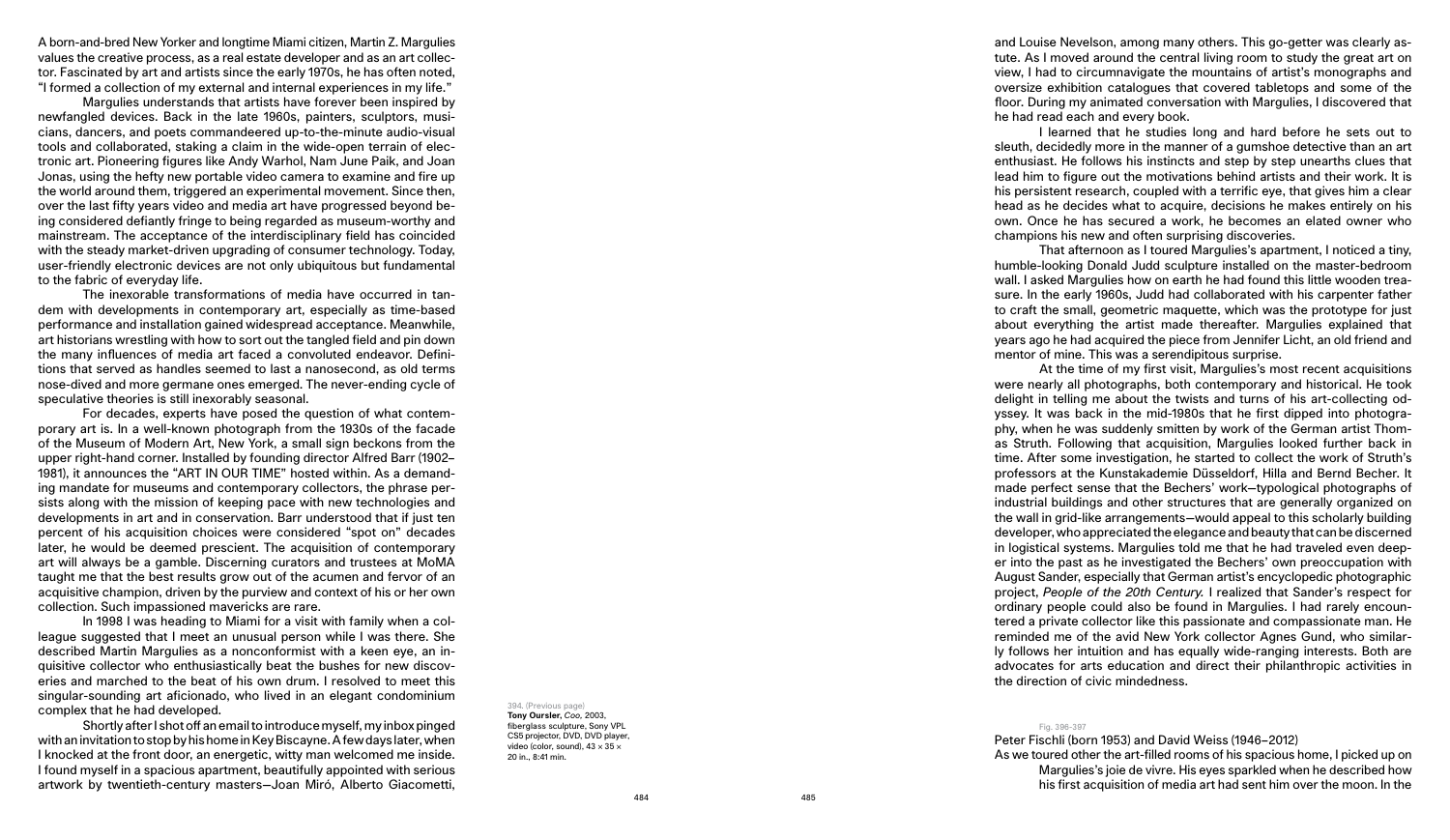late 1980s, he was in Switzerland traveling around the countryside on a post–Art Basel tour with the gallerist Ghislaine Hussenot. They stopped for a performance by the Swiss artist duo Peter Fischli and David Weiss, who had not yet been discovered by collectors. When Margulies saw their *Der Lauf der Dinge (The Way Things Go)*  (1985–87), a film transferred to video, he simply had to own it. He returned home with the tape tucked under his arm. He and his two young sons then spent hours watching the video over and over as they lay on the family-room rug. They took delight in the seeming ly uninterrupted pan of a chain of reactions that transpired in no particular order along a line of carefully assembled objects. They watched as rubber tires, balloons, steaming teakettles, ladders, tables, and chairs seesawed and made whimsical flips and unpre dictable turns and occasionally exploded, feeling the mysterious empathy evoked by the flights of fancy in the video.

That day I realized that *Der Lauf der Dinge* could easily have been inspired by the work of the enchanting, older Swiss performance artist Roman Signer, who had had a large exhibition at the Kunsthaus Zürich in 1981. At the time, Fischli and Weiss were young art students and presumably would have seen Singer's show. They could well have absorbed the way Singer beguiled and drew viewers into his magical ruminations on the more mundane aspects of life. Later I came to see that the childlike sense of wonder that *Der Lauf der Dinge* evokes in viewers could be discerned in other artworks in the Margulies Collection, including several photographs by William Wegman.

## Fig. 400

## Matthew McCaslin (born 1957)

Following his first moving-image acquisition, Margulies gravitated toward other media artists who were adroitly distilling the simple profun dities of life into their art. In 1998, when he came across McCaslin's *Junction Blvd* (1998), he pounced and acquired the installation. McCaslin had elegantly joined TV sets showing natural phenome na, which he juxtaposed with other electrical apparatuses, such as wiring, junction boxes, and construction lights. Using these ordinary electronic materials, he found a way to conjure up the disorder that exists in everyday life and coupled this with the formalism and minimalism that were so much a part of late-twentieth-century art-making. McCaslin's intention is to prod viewers to reflect on their daily dependence on technological support systems. He once noted, "These seemingly disparate pieces are a playful reflection on the objects we live with and environments we live in. By mixing materials, gesture, and locations, I hope to evoke feelings in the viewer of the world around them that are deeply rooted but can't be simply placed."

## Fig s. 394-395

## Tony Oursler (born 1957)

Another artist who knocked the socks off Margulies as well as other col lectors and curators is Tony Oursler, who in the early 1990s took a fancy to the inexpensive little LCD video projector that had just appeared on the consumer market. Using the pint-sized projector, Oursler was able to transition from his earlier idiosyncratic and long stream-of-consciousness narratives intended for viewing on boxy

monitors to the creation of succinct short stories that took a physical form in the gallery. Oursler converted a familiar Raggedy Ann–like doll from a soothing children's toy to a rowdy, contemporary art collectable. He fashioned the diminutive bodies of his dolls out of calico scraps that he bought at tag sales, and used white fabric to make the heads. He set an unobtrusive projector on a tiny tripod on the floor directly in front of his doll-like figures. In Margulies's acquisition, *Colors* (1995), Oursler brought the little character to life by projecting a video face onto the blank white fabric. The figure is lying on the floor, trapped under a mattress, and its face appears scrunched and grotesque, almost desperate. The empathetic little firebrand delivers a wild and crazy monologue, loudly declaiming in an extreme mental state that appears to stem from a disastrous childhood experience. Balancing his art between humor and mad ness, reason and psychosis, the artist gives viewers *Aha!* moments in which they are grateful that the dire situation is in Oursler's art rather than life itself.

As the market for postwar art skyrocketed, Miami, where Margulies had lived for nearly fifty years, was becoming a hub with a surfeit of art fairs convening every December. Larger and larger hordes of snowbirds be gan sweeping in to visit the fairs and check out the surging number of pri vate art spaces and the expanding public museums. Margulies decided to make public his quickly expanding contemporary collection and launched the nonprofit Warehouse. I was in Miami shortly after the Warehouse opened in 1999 and stopped by the vast, 45,000-square-foot, unpreten tiously retrofitted industrial building, which was in a disadvantaged Miami neighborhood then on the verge of becoming the Wynwood Arts District. I found Margulies standing prominently front and center, warmly greet ing visitors, guiding people on walk-throughs, encouraging everyone to take their time and explore the art in his thought-provoking wonderland. In conversation with me, he stressed the fact that the Warehouse had a popular after-school program designed for local children.

By this time Margulies had turned full throttle toward video and media art, acquiring what he appreciated and believed would appeal to a younger audience. Wanting to keep the program fresh, he and his team revised the selection of what was on view each autumn. They began to emphasize the most recently acquired video installations, giving each its own space. The Warehouse provided a bracing context for media art, which was exhibited alongside the classic sculpture of Isamu Noguchi, Duane Hanson, and Anselm Kiefer and just a few steps from important photographs in the Margulies Collection. In the laid-back atmosphere of the Warehouse, both the neophyte and the contemporary art specialist felt at home.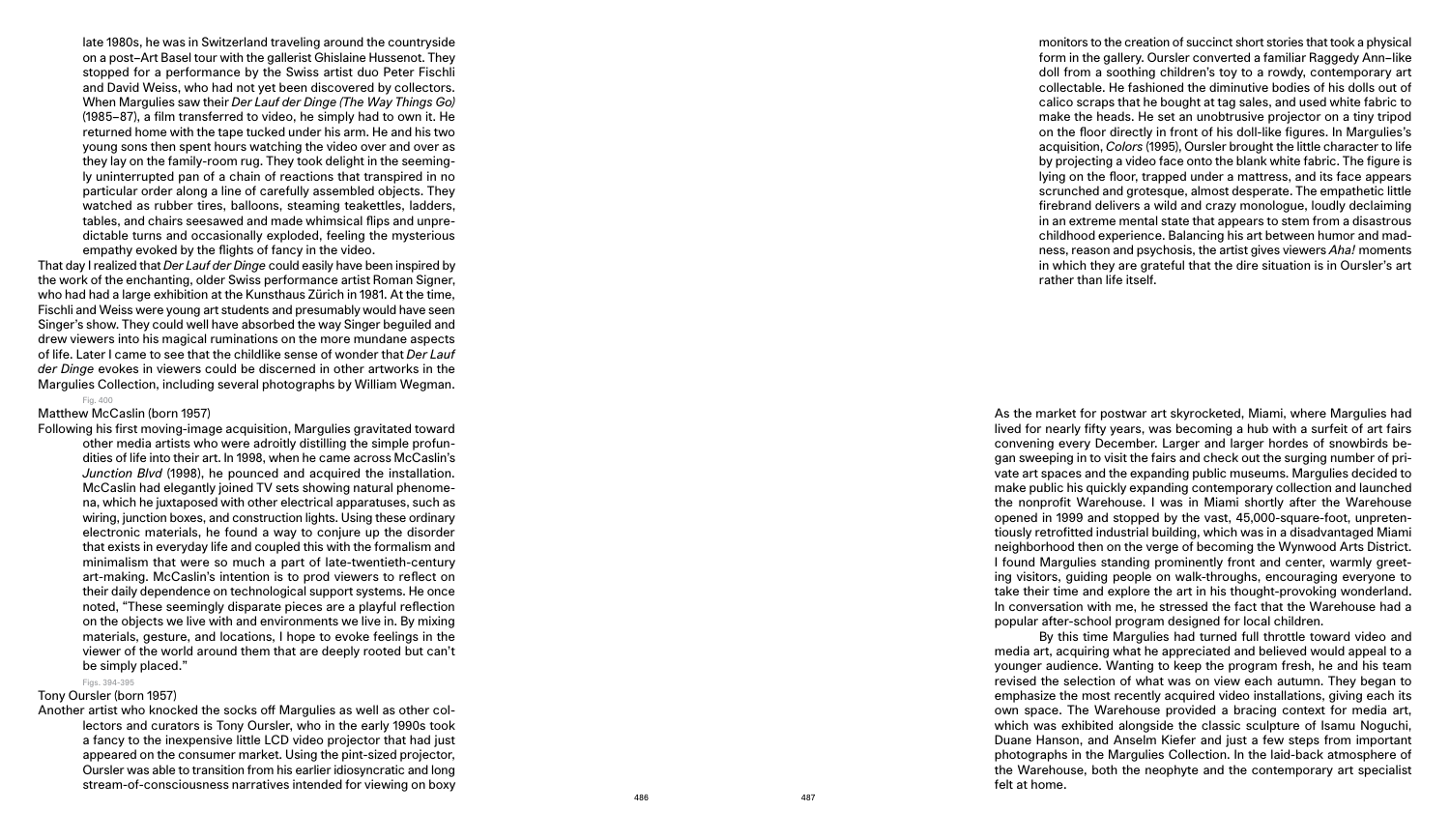#### Fig. 415

## Amar Kanwar (born 1964)

I often saw Margulies on foot and alone amid the global parade of profes sionals who traveled to the same contemporary art shows that I did. In 2002 I found him at the opening of documenta 11, the ea gerly anticipated international survey that is held every five years in Kassel, Germany, and spotlights contemporary art trends. As Margulies surveyed what was on view, I noticed that he appeared quite taken by Amar Kanwar's *A Season Outside* (1998). Here was an artist who had begun his career at university as a history student but had been profoundly shaken by the events in India in 1984. That year, Prime Minister Indira Gandhi was assassinated. A few months later, the Union Carbide pesticide plant in Bhopal discharged a toxic gas, killing hundreds and injuring thousands. Following the Bhopal disaster, Kanwar seemed to ask himself, What has meaning anymore? How was an artist and an ordinary citizen to behave in the wake of catastrophes that included unconscionable murder?

At documenta 11, Kanwar's installation focused on the relationship between India and Pakistan, postcolonial nations founded through the partitioning of the former British India at the stroke of midnight on August 14, 1947. The sectarian division that continued in the fraught relationship between the countries is vividly detailed in *A Season Outside*, which examines the "twelve-inch myth ical line" marking the border between the two nations at the Punjabi village of Wagah. Ritualized displays of military bravado are performed daily at this site of standoff and made more poignant by the onerous physical labor of transferring goods from Indian to Pakistani hands across the same divide.

> Notwithstanding Margulies's strong interest in Kanwar's new work, purchase seemed impossible. Kanwar refused to sell. This was in part due to his being a newcomer in the art world without a source of professional advice. A year later, when Kanwar exhibited his work in Chicago at The Renaissance Society, he had a dealer, and Margulies was at last able to purchase the installation he so desired. Margulies and Kanwar are somewhat alike: both have an integrity and a fierce commitment to their ideals. *A Season Outside* has remained on view at the Warehouse for over fifteen years.

It was Kanwar's precisely calibrated installation that made Margulies discov er how far video art had evolved as it became more technically complex. As artists created multifaceted works with carefully defined prerequisites and parameters, acquisitions had to move beyond single-projections cast on a wall. Installations now arrived with precise floor plans for spaces of pre determined size, along with detailed installation notes that outlined specified audio-visual equipment. The video installation was not for the faint of heart.

# Fig. 430

# Tabaimo (born 1975)

When Margulies acquired the Nagano-based artist Tabaimo's *Japanese Bathhouse* (2000), he faced major challenges. In need of qualified media installers, the Warehouse hired specialists to assemble the required audio-visual equipment—three projectors with specific lumens—and oversee the setting up of the installation. Carpenters built a stage set with three specifically sized walls, which Tabaimo's projections seamlessly cover from floor to ceiling.



A visual flight of fancy tinged with menace in its playfulness, Japanese Bath house envelops viewers in a fairy-tale-like story that tackles the changing gender roles of the twenty-first century. The animations portray anxieties lurking beneath the surface of everyday life, exposing a darker world behind the inscrutable exterior of Japan's well-ordered society. In one memorable sequence, blank-faced salarymen wearing business suits soak contentedly in a large public bath (an *o-furo*). Suddenly a naked woman is seen scaling the wall that traditionally separates the sexes in communal baths. With a big splash, the woman plops down among the men. In an equally disturbing scene, a high-school boy takes off layers of his skin and disappears, perhaps failing to find his true self.

The artist related her animated work to late-seventeenth-century *ukiyo-e* woodblock prints, especially those of the female beauties who inhabited "the floating world," an imagined universe of wit, style, and extravagance—with overtones of naughtiness and transgression—of the Edo period, a transitional time with all the social strains and cultural flourishes that are seen toda y .

Fig s. 409-410

Nathalie Djurberg (born 1978) and Hans Berg (born 1978)

There is a connection between the work of Tabaimo and that of Djurberg and Berg, whose collaborative videos Margulies acquired in 2013. The Swedish visual artist and composer-musician also explore disquieting, erotic undertones, in their case those lurking beneath Western social constructs. The juvenile heroines of *Madeleine the Brave* (2006) and *Deceiving Looks* (2011), which features music by Berg, are preyed upon by malicious adults and menacing animals, in tales recounted in a more exaggerated manner than the Cinderella and Goldilocks stories read to children. Rendered in Claymation and therefore one step removed from reality, the ominous eroticism in these works is made humorous and therefore palatable.

Djurberg is an unpretentious impresario, an animator who fabricates ev erything herself. In these early videos, she sculpted the diminutive clay figures as she peered into a mirror, grimacing, copying her own contorted expressions. She built the rough-and-ready little sets, operated the camera, laboriously captured each image frame by frame, and then edited the final video. Berg created the music and the sound effects. For the most part, Djurberg's figures perform in silence, without words.

In the parables she creates, hateful enmity is promulgated through seemingly illogical prejudices, which often date back centuries. The videos point to human resilience and at the same time to the ways in which humans consistently and thoughtlessly exert their powe r. They pose the question, Do we need a positive outlook in order to wake up and face yet another day? Her humble tales with their edgy humor encourage viewers to rethink cultural issues from new perspectives.

Fig. 399

# Cory Arcangel (born 1978)

Arcangel's cheery tenacity is a good match for Margulies's generous and optimistic disposition. Trained as a composer and musician at Oberlin College, Arcangel started out as an adroit code writer who deftly appropriated, critiqued, performed, and used digital tools

A

 (A) Detail of *A Season Outside*  (1998), by Amar Kanwar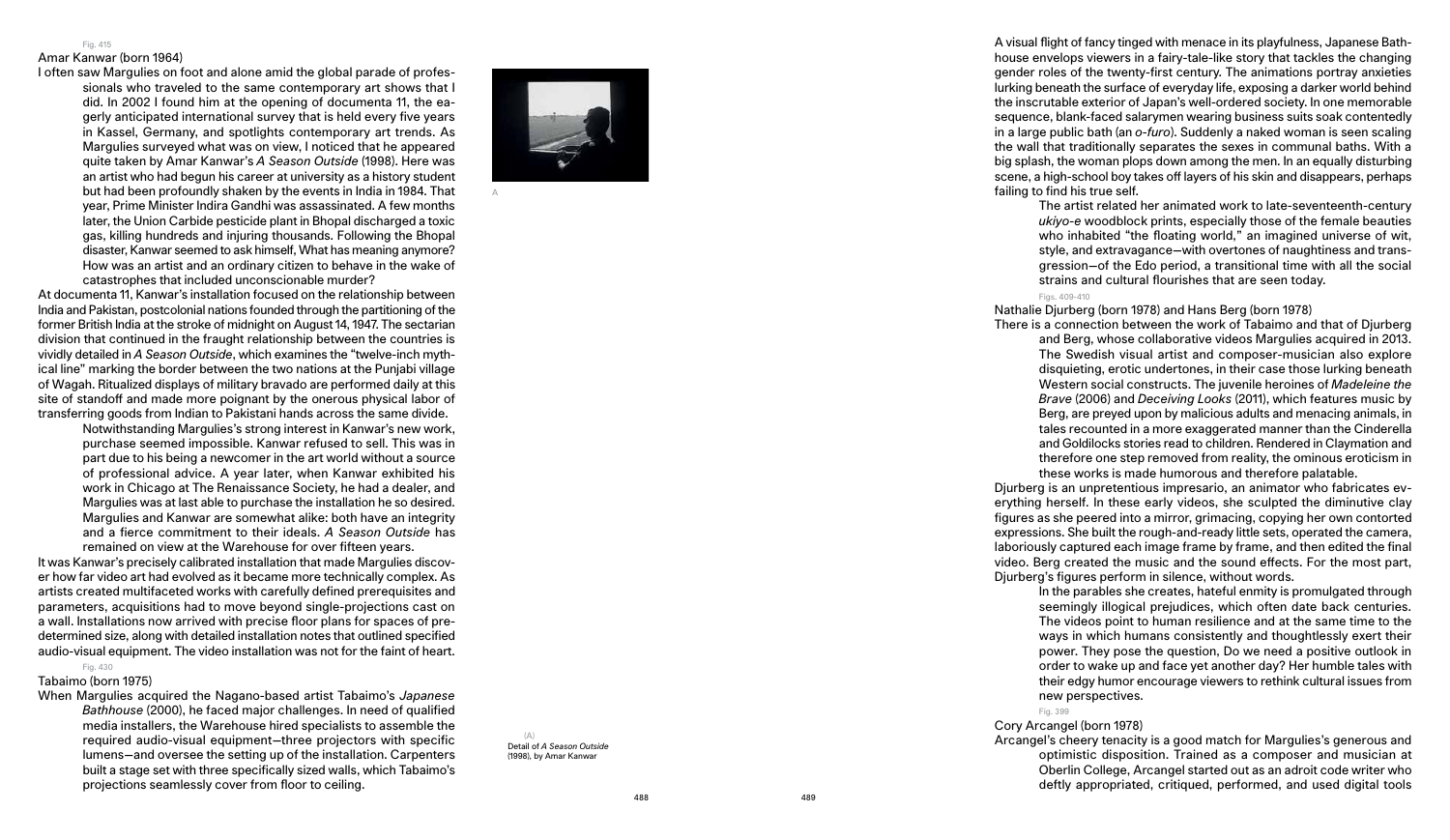(hardware and software) as proficiently as Rembrandt drew with a pencil. His media work has had multiple outcomes—uploaded to the web and accessible for free or sold as collectable, limited-edi tion products. Arcangel believes that the museum gallery can be made into anything an artist requires: a malleable platform (host) for an interactive device, the site of an installation, or the space for a performance. He considers the home page of his personal website to be his "public studio," to which he directs enthusiastic young followers. There he has granted total access to his research and processes, providing source codes and welding instructions as a means of empowering others. He provides pathways through his latest investigations, displaying his admiration and delight for popular culture and the avant-garde.

An inveterate researcher, Arcangel began by scrutinizing low-end tools, mainly cast-off equipment (laptops, Gameboys, VHS cassettes) that he picked up at thrift stores and off the street. First, he would check to see if the insides of the discarded gear had personality. Should there be some thing interesting in the programming—which to him corresponded to the notation system in music—he would tinker with it and devise a new work. His modus operandi was to create theater by tracking the journey of the gear through its obsolescence cycle. By working with trashed materials, he was able to sidestep and critique the cult of the new and the impulse to master and achieve perfection using the latest systems.

Arcangel achieved acclaim in the underground and then the art world with his *Super Mario Movie* (2004). He had taken a function al vintage Nintendo game cartridge from 1985 and rearranged or removed most of the visual elements from the microchip. Intro ducing it first as an online technical tutorial on his folksy website, he empowered his audience by describing each step necessary to re-create it. When he released a narrative version, a collaboration with the collective Paper Rad, Margulies pounced on it.

Hacked right out of his legendary game, the normally bustling, diminutive Super Mario, Nintendo's mascot, can be found standing in place, pinioned on a block emblazoned with a question mark. The ingenuous plumber floats in the vast blue sky, unable to relocate. He looks right, then left, then right again. Because it would be the end of the artwork if he were to jump off his perch, Mario is doomed, forever stuck confronting his imminent demise. The stranded gnome epitomizes the upbeat 8-bit, low-res computer-game culture and yet, at the same time, subverts the gamer's usual fixation on achieving a perfect score. Tinged with disconcerting humor, Arcangel's work is, on one level, tragicomedy for the masses. On another, it is disarmingly rigorous, befitting an art audience. Unlike Sisyphus, the legendary king of Corinth who must forever push a boulder uphill, Mario stands eternally perplexed, with neither a gamer's conviction that practice makes perfect nor the power to advance.

Fig s. 401-403

## Doug Aitken (born 1968)

In every conceivable way, media art has continued to advance on both the most intimate and the most colossal scale. On a visit to Manhat tan in December 2007, Margulies was excited by a monumental work by Aitken that MoMA had commissioned for the exterior of



 $(B)$ Detail of *Super Mario Movie*  (2004), by Cory Arcangel and Paper Rad

its building. A technical feat in both production and execution—a multiplex spectacle on the scale of a drive-in—*Sleepwalkers* (2007) made late-night pedestrians stop dead in their tracks during the sub-zero holiday season. Eight enormous video projections offered sequences of intertwined stories that revolved around five archetypal New Yorkers—a bicycle messenger, a postal worker, a businessman, an office worker, and an electrician. The nocturnal individuals were shown as they woke up, prepared to set out into the night, and then made their way through the city to their disparate destinations. As the characters moved from the solitude of their personal and professional lives into the chaos of their urban existences, their separate stories appeared on different surfaces of the Museum's facade, with moments of synchronicity in their movements.

Margulies pursued and acquired the single-channel, linear version of *Sleepwalkers* for the Warehouse. His team followed Aitken's instructions and installed the work on a flat screen mounted on a cobalt-blue wall. Since it was possible, practically, to translate the work to a smaller scale than its original projection, *Sleepwalkers* stands a good chance of being shown often and thus kept alive.

Fig. 398

Anthony McCall (born 1946)

In 2007, prompted by his daughter, Elizabeth, Margulies caught an exhibition of McCall's "solid-light" installations. This unconventional cineaste had first launched these installations in 1973. In a dark movie theater at MoMA, in which the audience had been asked to smoke, McCall had unveiled a brand-new type of abstract film. It was elegantly simple, consisting of expanding and contracting minimal lines that "described" an opaque cone of light that surged out of the projection booth and bore straight through the theater.

To the chain-smoking audience, the volumetric illusory cone, composed of projected light, appeared solid and three-dimensional. McCall was decon structing cinema, reducing the medium to its essential components of time (duration) and projected light. When he presented related work abroad at avant-garde festivals, where he mingled with peers that included Michael Snow, VALIE EXPORT, and Ben Patterson, such writers as Gene Youngblood argued that an expanded cinema was requisite for a new consciousness then in the air.

> After the premiere at MoMA, McCall went on to exhibit his new kind of cinema in alternative art spaces with no projection booths, where viewers became participants, their bodies intersecting with and modifying the fugitive but colossal form. In today's health-con scious climate, McCall's solid-light installations are generated by haze machines rather than an audience of heavy smokers.

Returning to art-making after a hiatus of twenty years, McCall was experi encing a well-deserved renaissance in 2007 when Margulies acquired the solid-light installation *You and I, Horizontal (III)* (2007). The work benefited from the increasing pliability of new technology, especially the latest projec tors, which were lighter in weight, brighter, and sharper than ever before. At the Warehouse, the three-dimensionality of McCall's work aligns him with sculpture rather than with the flat, two-dimensionality of conventional cinema. Viewers readily move about to engage with his conceptually pure

B